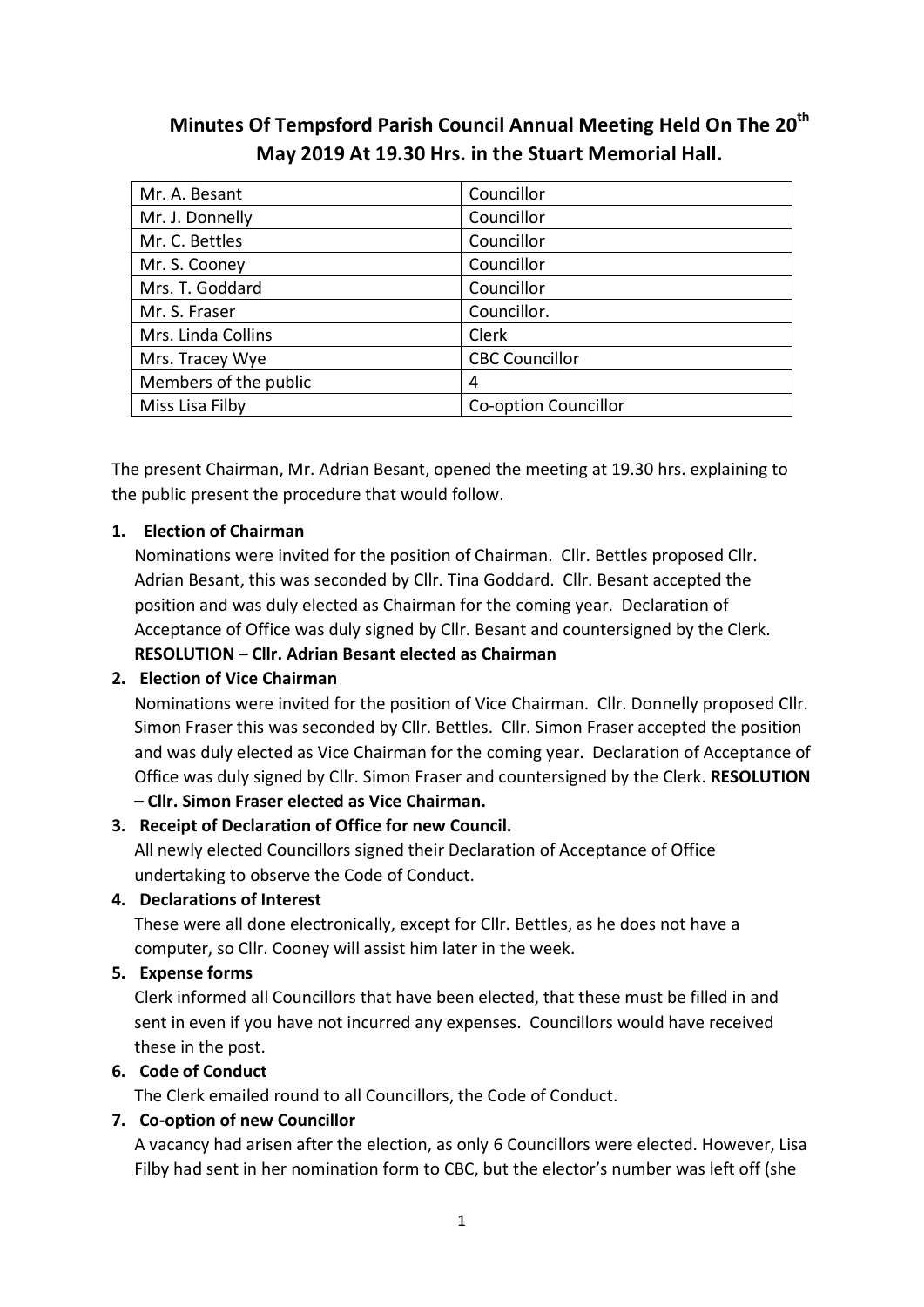did not know it), so they did not accept it. As Lisa had sent in a nomination form, the Clerk had rung CBC and asked if we could co‐opt her on to the Council, as she wanted to be on it anyway. They said it would be acceptable. A vote was put to the Council and all 6 voted to co‐opt Mrs. Lisa Filby onto the Council. **RESOLUTION – To co‐opt Lisa Filby onto the Council.** Cllr. Filby then signed her Declaration of Acceptance of Office, which was countersigned by the Clerk.

At this point the Chairman, welcomed the new CBC Councillor Tracey Wye to our Ward.

**8. Apologies** ‐ Cllr. Zerny had sent in his apologies.

# **9. Minutes to be accepted**

Minutes of the Ordinary Meeting held on  $4<sup>th</sup>$  March 2019 was approved and signed by the Chairman. The Minutes of the Annual Parish Meeting held on the  $24<sup>th</sup>$  April were approved but will be signed at the next Annual Parish Meeting in 2020.

# **9a Approval of Annual Governance Statement**

This had been emailed to all Councillors to look at before this meeting. It basically states the end of year balances. This has been internally audited by Mr. Elwes. Council gave its approval and it was then signed and dated by the Chairman and Clerk.

# **10. Public Session**.

- A resident in Station Road, said it would be a nice idea to have some sort of screen under the pedestrian walkway, to screen the A1. The problem that was found is that half is owned by the Highway Agency and the rest Highways CBC. A meeting is being arranged with Highways England to see if something could be arranged.
- We have two new village signs; it would be very nice to have a round of flowers beneath them. The problem is who would look after them. The question was put to a resident at the meeting and asked if she would like to design and look after the area. Some ideas were put forward, such as rail sleepers and raised beds. Councillors agreed it was a good idea.
- Speed watch it seems a little dead now. There is a possibility of two other residents helping, but the police need at least 3. Hopefully, by the summer it will be up and running again.
- Station Road goods yard. This has been taken over by Hermes, there are many lorries and vans coming down Station Road getting parcels. A near by resident reported that lorries are coming to park up overnight. The enforcement officer is going to investigate the situation and see what is going on.
- Fly tipping in Station Road. CBC are going to inspect and take it away. Suggestions ‐ could the housing association be contacted. Skip supplied, but this would then cost money.
- Resident wanted to discuss the Local Plan that was being inspected at CBC this coming month. She thanked Cllr. Fraser for the messages on the Parish Council's Facebook. The examination starts tomorrow. The resident gave a presentation of her concerns regarding the huge development that could happen. She appealed to the Council to put something in writing that she could take to the CBC when she was making representation at the meeting. Cllr. Fraser wanted to clarify to the resident, what part the Council had played in informing the village and responding to her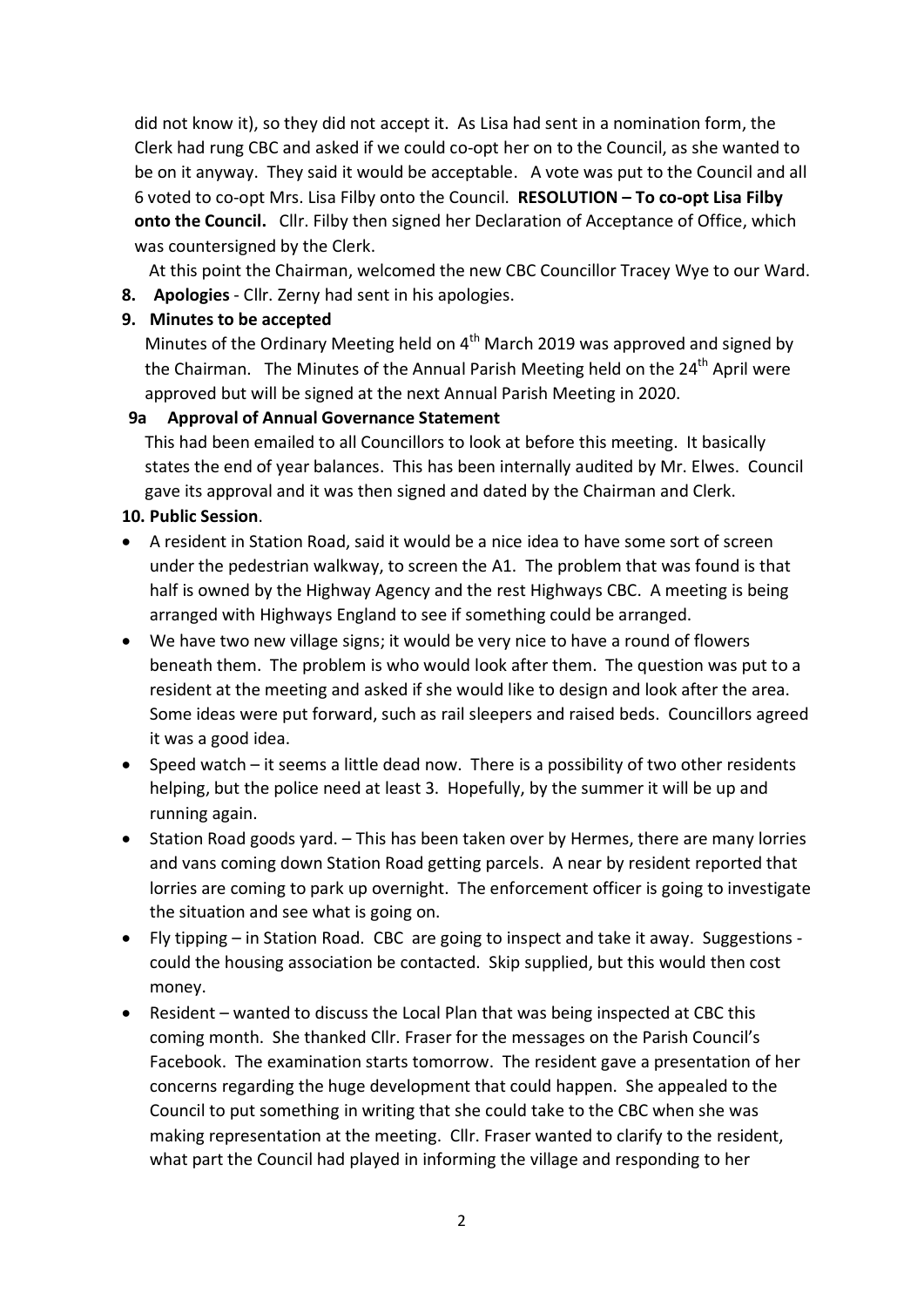requests. Cllr. Wye (Ward Councillor) was attending the meeting at CBC. Cllr. Zerny was speaking later in the month. The Councillor all agreed that Cllr. Besant and Cllr. Cooney (Historical side) would produce a Statement that could be used at the meeting.

#### **11. Police Report**

Nothing to report from the police.uk web site. A Councillor needed to be appointed to take the place of Dan Clark to attend Community Priority Meetings. Cllr. Goddard said she would be interested in taking this on board. The Chairman added that we needed to discuss the various areas that each Councillor could focus on.

#### **12. CBC. Councillors**

Tracey Wye said she had been reading up on the Local Plan and East West rail situation.

Cllr. Zerny was out of the country at the present time but had mentioned that the preferred route for this would be announced by September.

- **13. Ivel Valley Forum** ‐ 6.6.19. If anyone could attend this Forum, would they let the Clerk know.
- **14. Local Plan Inspection**. This was discussed earlier in the public session.

### **15. Play Area**

The Clerk had received a quote for cutting the grass in the Church End play area, which would pick up the grass cuttings. It does work out a great deal more expensive. It was suggested by Council whether he could just cut it shorter? Clerk will investigate. Cllr. Goddard commented, that as it was not going to be used as a League pitch, it does not warrant this expense. Clerk to investigate it further. **Action Clerk**.

Springer – The Clerk had received a new quote from Kompan which was to replace the whole springer. After discussion it was decided to go through the insurance company and get the whole equipment changed. **Action Clerk.** 

### **16. Neighbourhood Plan**

No further progress. CBC are being quite slow dealing with things. NP need to have a meeting. Cllr. Bettles will go and see the Secretary and Chairman.

### **17. Highways.**

Report from the Chairman: Cllr. Bettles and Cllr. Fraser would be attending the Highways meeting tomorrow regarding the A428. The willows at the top of Station Road, the tree in Home Farm Close had all been reported by the Chairman and referenced numbers given, but so far, no reply had been received from CBC. The footbridge over the lock is going to be closed for another 6 months, classed as unfit for use. Some good news – the suggested work we put in for – a turning point further down Station Road, has been accepted and we will be contacted when they intend to start the work.

### **18. Cemetery/Churchyard**

The Chairman had spoken to the new Vicar and he is happy with the work that has been done in the churchyard and happy for us to continue. The ivy round the graves need to be removed. It was suggested that a village work party is organised to do this work later in the year,  $26<sup>th</sup>$  October was suggested. Also, a tree at the back of the Church needs to be taken out, as it is causing damp within the Church.

The Clerk reported that the trees we objected to be taken out, had been taken down.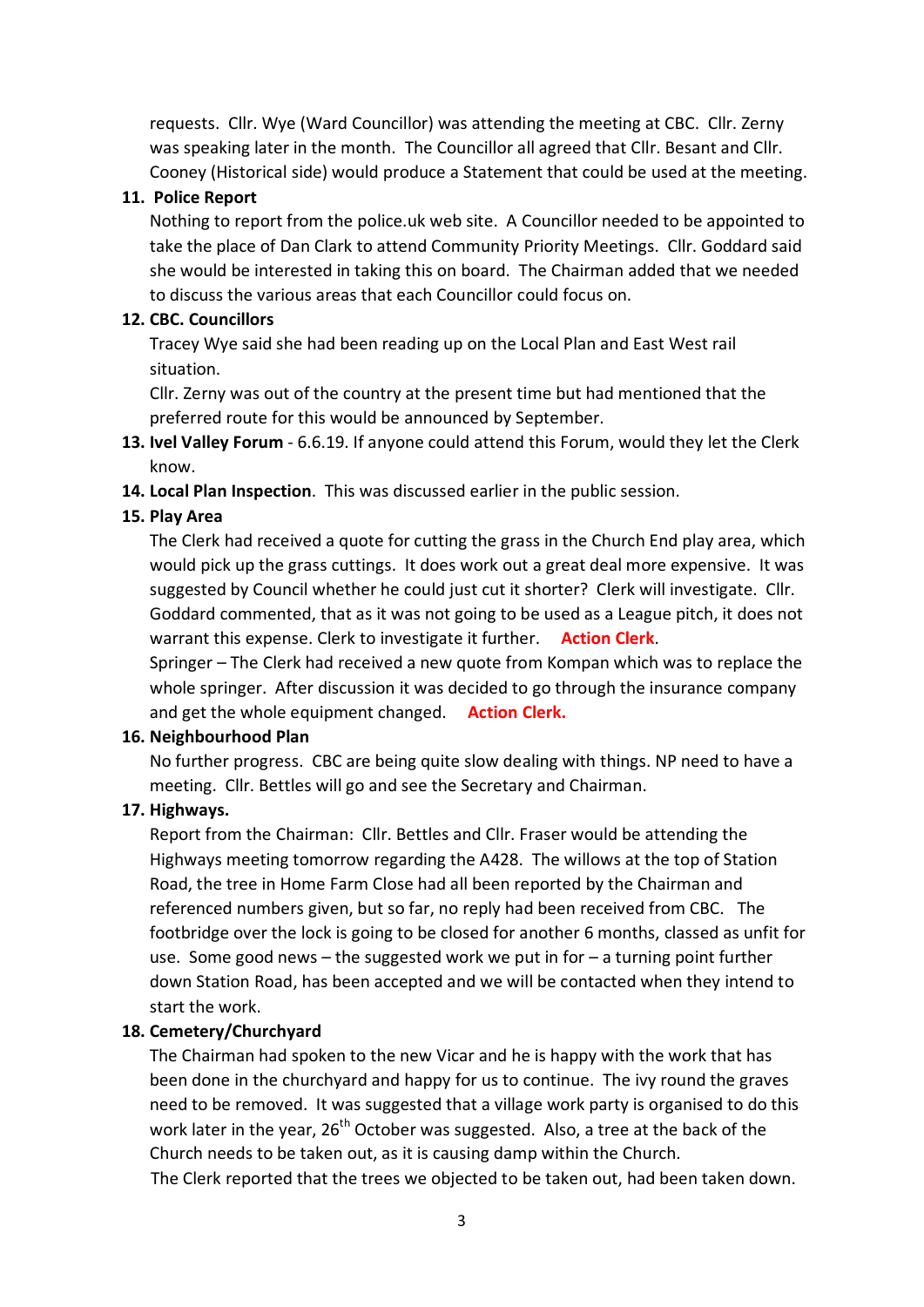### **19. Finance**

**Approval of Accounting Statement –** This was emailed round to all Councillors to read. It states we have a sound system of internal control. The Clerk asked that it be approved. **Decision to Approve the Statement.** 

| <b>Date</b>  | Payee                    | <b>Details</b>               | Amount   |
|--------------|--------------------------|------------------------------|----------|
| 11.10.18     | <b>SMH</b>               | Hire 19.9.18.                | £16.00   |
| 29.1.19      | Cllr. Bettles            | Wood for Fort                |          |
| 11.3.19.     | <b>SMH</b>               | Hire 21.1.19 & 4.3.19.       | £36.00   |
| 23.3.19.     | PC via S.Cooney (amazon) | Cartridges all               | £71.89   |
| 30.3.19      | Linda Collins            | Clerks wages - March         | £215.57  |
| 30.4.19      | Linda Collins            | Clerks wages - April         | £215.57  |
| 01.15.19     | Mark Zwetsloot           | Grass cutting April + extras | £924.00  |
| <b>Total</b> |                          |                              | £1509.02 |

The Clerk asked that the below invoices be approved for payment.

**Two invoices have been paid since the last meeting = All Growth, tree for cemetery £210.00 and Mark Zwetsloot March Grass cutting £ 857.00.**

| <b>Date</b> | Payee                 | <b>Details</b>           | <b>Expenditure</b> | <b>Income</b> | <b>Balance</b> |
|-------------|-----------------------|--------------------------|--------------------|---------------|----------------|
| 31.3.19     |                       | <b>Balance at end of</b> |                    |               | 17684.78       |
|             |                       | year                     |                    |               |                |
| 8.4.19      | <b>CBC</b>            | Precept                  |                    | 14,000        | 31684.78       |
| 17.4.19     | Mark Zwetsloot        | <b>Grass Cut March</b>   | 857.00             |               | 30827.78       |
| 17.4.19     | <b>Blick Building</b> | New signs.               | 849.60             |               | 29978.18       |
| 23.4.19     | All Growth Ltd.       | Tree for cemetery        | 210.00             |               | 29768.18       |
| 29.4.19     | <b>BATPC</b>          | Affiliation fee          | 126.00             |               | 29642.18       |
|             | <b>Balance c/f</b>    |                          |                    |               | 29642.18       |

**Bank Statement 19. Balance as at 31.4.19.** 

**Balance of Tempsford 2000 account ……………………………………. £1261.05** 

#### **Bank Reconciliation as at 31.4.19.**

Current account £29642.18 Savings account £15477.43 Tempsford 2000 £1261.05 **Total £46380.66**

**Neighbourhood Plan ‐ £7221.00 Ring fenced ‐ Parish Council cash available £39159.66**